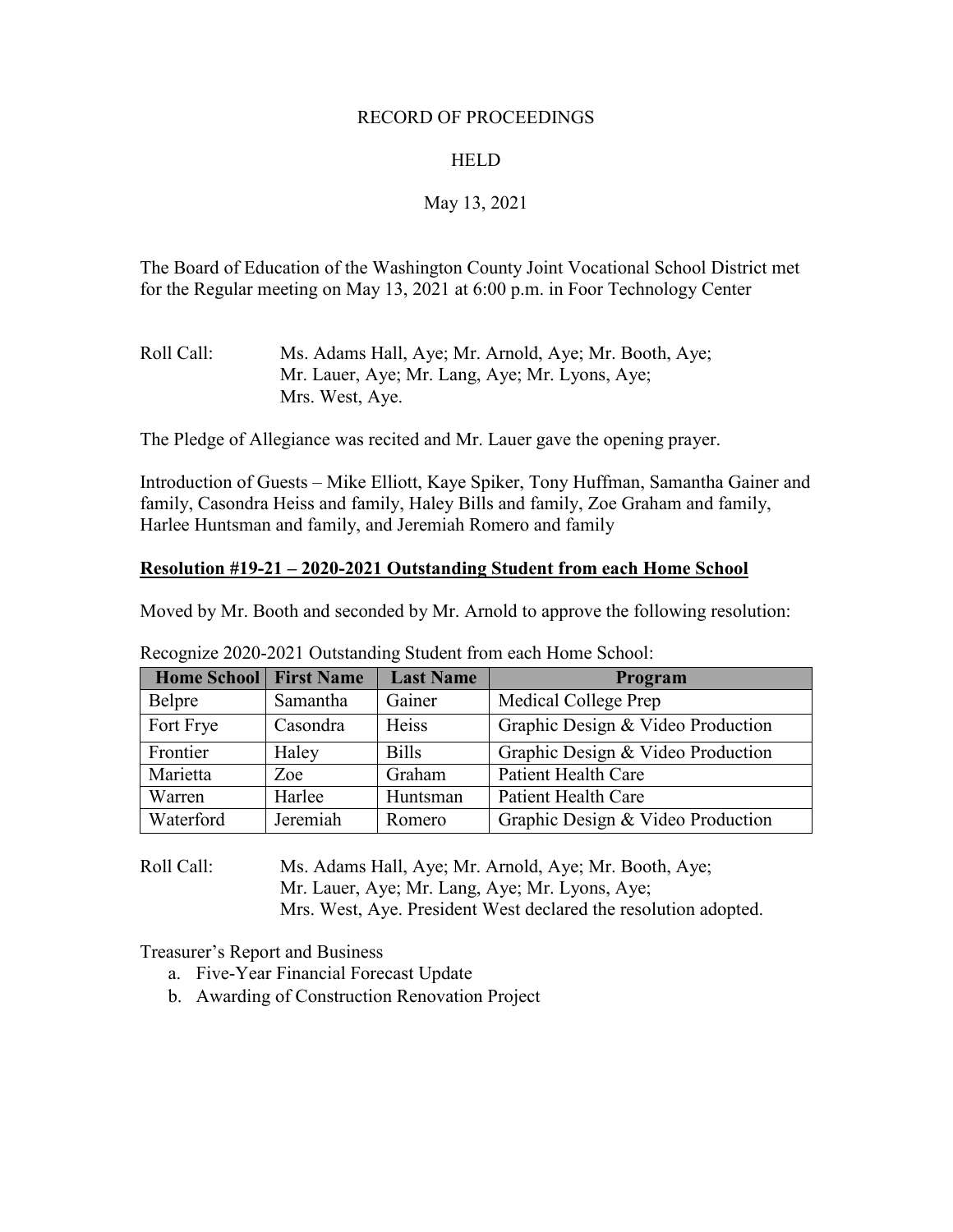Page 6267 Minutes – Washington County JVS District May 13, 2021

## **Resolution #20-21**

Moved by Mr. Lauer and seconded by Mr. Arnold to approve the following consent agenda items:

- a. Waive the reading and approve the minutes of the regular meeting of April 8, 2021.
- b. Approve the Financial Report by fund/special cost center, check register, bank reconciliation, and record of cash and investments for the month of April 2021.
- c. Approve Amended Five-Year Financial for May 2021 submission.
- d. Authorize the Treasurer to create **Ohio School Safety Grant Fund** (499-921S) for \$2,601.75 and to amend revenue and appropriations.
- e. Authorize the Treasurer to enter into an agreement with META for software and network services and support for the 2021-2022 school year at \$16.75 per student enrolled:

| <b>Fiscal Support</b>                     | Included in Price     |
|-------------------------------------------|-----------------------|
| <b>SIS Support</b>                        | Included in Price     |
| <b>EMIS Support</b>                       | Included in Price     |
| Purchasing Co-op Membership               | Included in Price     |
| <b>INFOhioUpdated Library Services</b>    | \$2.90/student        |
| Gaggle Accounts                           | \$2,985.00            |
| <b>Content Filtering</b>                  | \$1,000.00            |
| Anti-Bullying School Hotline              | \$250.00              |
| Connectivity: Internet Access & Transport | $$2,423.00$ per month |

- f. Approve transfer of \$10,000 to the Student C  $\&$  B account (200) from General Fund (001).
- g. Approve transfer of \$100,000 to the Permanent Improvement Fund (003) from General Fund (001).
- Roll Call: Ms. Adams Hall, Aye; Mr. Arnold, Aye; Mr. Booth, Aye; Mr. Lauer, Aye; Mr. Lang, Aye; Mr. Lyons, Aye; Mrs. West, Aye. President West declared the resolution adopted.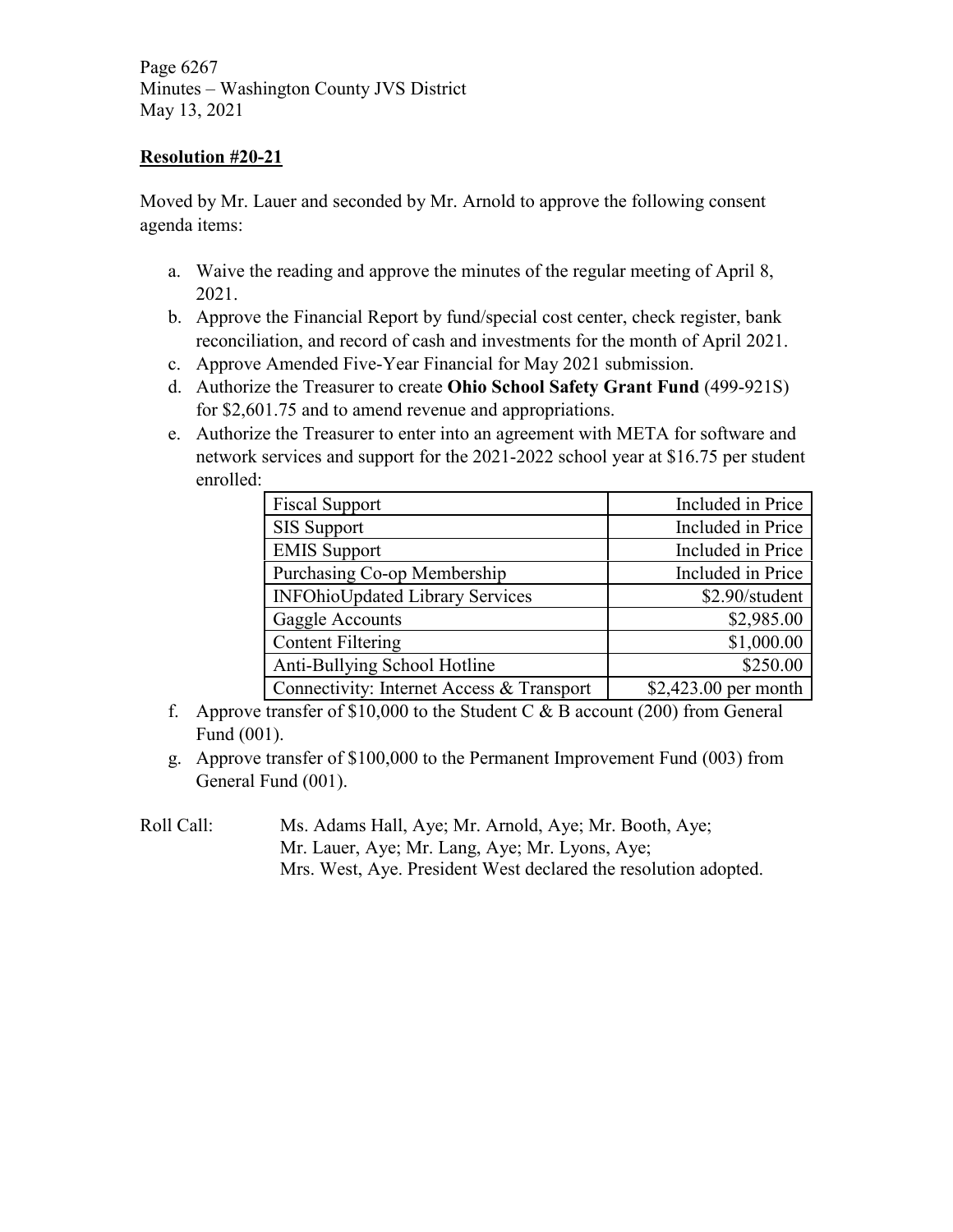## Page 6268 Minutes – Washington County JVS District May 13, 2021

#### **Washington County Career Center**

For the Fiscal Years Ended June 30, 2018, 2019 and 2020 Actual;<br>Forecasted Fiscal Years Ending June 30, 2021 Through 2025

|                |                                                            |                    | Actual             |                    |                 |                    |                    |                                         |                        |                    |
|----------------|------------------------------------------------------------|--------------------|--------------------|--------------------|-----------------|--------------------|--------------------|-----------------------------------------|------------------------|--------------------|
|                |                                                            | <b>Fiscal Year</b> | <b>Fiscal Year</b> | <b>Fiscal Year</b> | Average         | <b>Fiscal Year</b> | <b>Fiscal Year</b> | <b>Forecasted</b><br><b>Fiscal Year</b> | <b>Fiscal Year</b>     | <b>Fiscal Year</b> |
|                |                                                            | 2018               | 2019               | 2020               | Change          | 2021               | 2022               | 2023                                    | 2024                   | 2025               |
|                | <b>Revenues</b>                                            |                    |                    |                    |                 |                    |                    |                                         |                        |                    |
| 1.010          | General Property Tax (Real Estate)                         | 1.858.378          | 1.863.528          | 1.978.560          | 3.2%            | 2.023.160          | 2.034.987          | 2.116.639                               | 2.168.311              | 2.171,887          |
| 1.020          | <b>Public Utility Personal Property Tax</b>                | 586.766            | 714.229            | 808.948            | 17.5%           | 670.149            | 680.432            | 685.022                                 | 689.612                | 693,302            |
| 1.030          | <b>Income Tax</b>                                          | $\Omega$           | $\Omega$           |                    | 0.0%            | $\circ$            | $\Omega$           | n                                       | $\Omega$               | n                  |
| 1.035          | <b>Unrestricted State Grants-in-Aid</b>                    | 2.556.474          | 2.474.435          | 2.469.085          | $-1.7%$         | 2.459.074          | 2.464.218          | 2.463.400                               | 2.463.956              | 2.464.523          |
| 1.040          | Restricted State Grants-in-Aid                             | 1.105.047          | 1.128.148          | 1.127.471          | 1.0%            | 1.127.471          | 1.127.471          | 1.127.471                               | 1.127.471              | 1.127.471          |
| 1.045          | <b>Restricted Federal Grants In Aid</b>                    | ٥                  | $\theta$           |                    | 0.0%            | $\circ$            | o                  | o                                       | Đ                      |                    |
| 1.050          | <b>Property Tax Allocation</b>                             | 272.161            | 272.592            | 280,643            | 1.6%            | 289,614            | 285,808            | 298.193                                 | 310.521                | 311.399            |
| 1.060          | <b>All Other Revenues</b>                                  | 182.856            | 198.923            | 315.613            | 33.7%           | 359.543            | 362.172            | 364.850                                 | 272.349                | 227.510            |
| 1.070          | <b>Total Revenues</b>                                      | 6.561.682          | 6.651.855          | 6.980.320          | 3.2%            | 6.929.011          | 6.955.088          | 7.055.575                               | 7.032.220              | 6.996.093          |
|                | <b>Other Financing Sources</b>                             |                    |                    |                    |                 |                    |                    |                                         |                        |                    |
| 2.010          | Proceeds from Sale of Notes                                |                    |                    |                    | 0.0%            | S0                 | 50                 | 50                                      | 50                     | \$0                |
| 2.020          | State Emergency Loans and Advancements (Approved)          |                    |                    |                    | 0.0%            | $\circ$            | $\circ$            | $\bullet$                               | $\mathbf{D}$           |                    |
| 2.040          | <b>Operating Transfers-In</b>                              | 83.248             | 85,000             | 81,500             | $-1.0%$         | 92.166             | 93,000             | 93.000                                  | 93.000                 | 93.000             |
| 2.050          | Advances-In                                                | $\Omega$           | n                  |                    | 0.0%            | $\circ$            | ٥                  | o                                       | Ð                      | c                  |
| 2.060          | <b>All Other Financing Sources</b>                         | 105.949            | 70.759             | 98.123             | 2.7%            | 78.999             | 74,500             | 74,500                                  | 74,500                 | 74,500             |
| 2.070          | <b>Total Other Financing Sources</b>                       | 189.197            | 155.759            | 179.623            | $-1.2%$         | 171.165            | 167,500            | 167,500                                 | 167,500                | 167,500            |
| 2.080          | <b>Total Revenues and Other Financing Sources</b>          | 6.750.879          | 6.807.614          | 7.159.943          | 3.0%            | 7.100.176          | 7.122,588          | 7.223.075                               | 7.199.720              | 7.163.593          |
|                |                                                            |                    |                    |                    |                 |                    |                    |                                         |                        |                    |
| 3.010          | <b>Expenditures</b><br><b>Personal Services</b>            | \$2,974.206        | \$3.173.863        | \$3,219,503        | 4.1%            | \$3,313,702        | \$3,541,878        | \$3,591.113                             | 53.653.241             | \$3,758,347        |
| 3.020          | Employees' Retirement/Insurance Benefits                   | \$1,299.334        | \$1,356,980        | \$1,373,616        | 2.8%            | \$1,434,772        | \$1,517,220        | \$1,600,686                             | \$1,724,697            | \$1,843,004        |
| 3.030          | <b>Purchased Services</b>                                  | \$600.272          | \$660.169          | \$655,017          | 4.6%            | \$667,007          | \$685,637          | \$715.058                               | \$745,803              | \$777.936          |
| 3.040          | <b>Supplies and Materials</b>                              | 349,708            | 384.371            | 429.915            | 10.9%           | 427.877            | 447.190            | 460.605                                 | 474.423                | 488,656            |
| 3.050          | <b>Capital Outlay</b>                                      | 334.195            | 314,835            | 136,205            | $-31.3%$        | 140,000            | 320.171            | 310.171                                 | 291.171                | 291.171            |
| 3.060          | Intergovernmental                                          |                    |                    |                    | 0.0%            |                    |                    |                                         |                        |                    |
|                | <b>Debt Service:</b>                                       |                    |                    |                    | 0.0%            |                    |                    |                                         |                        |                    |
| 4.010          | Principal-All (Historical Only)                            |                    |                    |                    | 0.0%            |                    |                    |                                         |                        |                    |
| 4.020          | <b>Principal-Notes</b>                                     |                    |                    |                    | 0.0%            |                    |                    |                                         |                        |                    |
| 4.030          | <b>Principal-State Loans</b>                               |                    |                    |                    | 0.0%            |                    |                    |                                         |                        |                    |
| 4.040          | <b>Principal-State Advancements</b>                        |                    |                    |                    | 0.0%            |                    |                    |                                         |                        |                    |
| 4.050          | Principal-HB 264 Loans                                     | 159,521            | 163.348            | 378.146            | 66.9%           | \$68,249           | \$68,249           | 50                                      | 50                     | 50                 |
| 4.055<br>4.060 | Principal-Other                                            | 19,658             | 15.831             | 16.059             | 0.0%<br>$-9.0%$ | S0                 | 50                 | 50                                      | 50                     |                    |
| 4.300          | <b>Interest and Fiscal Charges</b><br><b>Other Objects</b> | 598,443            | \$110,545          | \$99,186           | 1.0%            | \$102,580          | \$104,034          | \$105,511                               |                        | 50<br>\$108,537    |
| 4.500          | <b>Total Expenditures</b>                                  | 5.835.337          | 6.179.942          | 6.307.647          | 4.0%            | 6.154.187          | \$6,684.379        | 6.783.144                               | \$107,012<br>6.996.347 | 7.267.651          |
|                |                                                            |                    |                    |                    |                 |                    |                    |                                         |                        |                    |
|                | <b>Other Financing Uses</b>                                |                    |                    |                    |                 |                    |                    |                                         |                        |                    |
| 5.010          | <b>Operating Transfers-Out</b>                             | \$361.953          | \$243.183          | \$291,500          | $-6.5%$         | \$612.166          | \$153,000          | \$153,000                               | \$153,000              | \$153,000          |
| 5.020          | Advances-Out                                               |                    |                    |                    | 0.0%            |                    | ä,                 |                                         |                        |                    |
| 5.030          | All Other Financing Uses                                   | 50                 | 50                 | 50                 | 0.0%            | 50                 | 50                 | 50                                      | 50                     | 50                 |
| 5.040          | <b>Total Other Financing Uses</b>                          | 361.953            | 243.183            | 291.500            | $-6.5%$         | 612.166            | 153,000            | 153,000                                 | 153,000                | 153,000            |
| 5.050          | <b>Total Expenditures and Other Financing Uses</b>         | 6.197.290          | 6.423.125          | 6.599.147          | 3.2%            | 6.766.353          | 6.837.379          | 6.936.144                               | 7.149.347              | 7,420,651          |
| 6.010          | <b>Excess of Revenues and Other Financing Sources</b>      |                    |                    |                    |                 |                    |                    |                                         |                        |                    |
|                | over (under) Expenditures and Other Financing Uses         |                    |                    |                    |                 |                    |                    |                                         |                        |                    |
|                |                                                            | 553.589            | 384.489            | 560.796            | 7.7%            | 333.822            | 285.209            | 286.931                                 | 50.373                 | (257.058)          |
|                |                                                            |                    |                    |                    |                 |                    |                    |                                         |                        |                    |
|                | 7.010 Cash Balance July 1 - Excluding Proposed             |                    |                    |                    |                 |                    |                    |                                         |                        |                    |
|                | Renewal/Replacement and New Levies                         | 4,876,555          | 5,430,144          | 5.814.633          | 9.2%            | 6,375,429          | 6,709.251          | 6.994.461                               | 7.281.391              | 7.331.764          |
| 7.020          | Cash Balance June 30                                       | 5.430.144          | 5.814.633          | 6.375.429          | 8.4%            |                    | 6.994.461          | 7.281.391                               | 7.331.764              |                    |
|                |                                                            |                    |                    |                    |                 | 6,709,251          |                    |                                         |                        | 7,074,705          |
|                | 8.010 Estimated Encumbrances June 30                       | 82.827             | 69.992             | 43.180             | $-26.9%$        | 75,000             | 75,000             | 75,000                                  | 75,000                 | 75,000             |

Superintendent's Report and Business

- a. Senior Awards Assembly Tuesday, May 18, 2021 @ 9:30 AM
- b. Staff Appreciation Breakfast May 24, 2021  $\omega$  8:30 AM DCB Commons
- c. July Board Meeting moved to Monday June 28, 2021

### **Resolution #21-21**

Moved by Mr. Booth and seconded by Mr. Lauer to approve the following consent agenda items:

- a. Accept the following donations:
	- 1. Appalachian Ohio Manufacturing Coalition (AOMC) Board of Directors for support of the Manufacturing/Industrial Careers Field Day that was held on April 16, AOMC Board of Directors provided the food and transportation for successful event.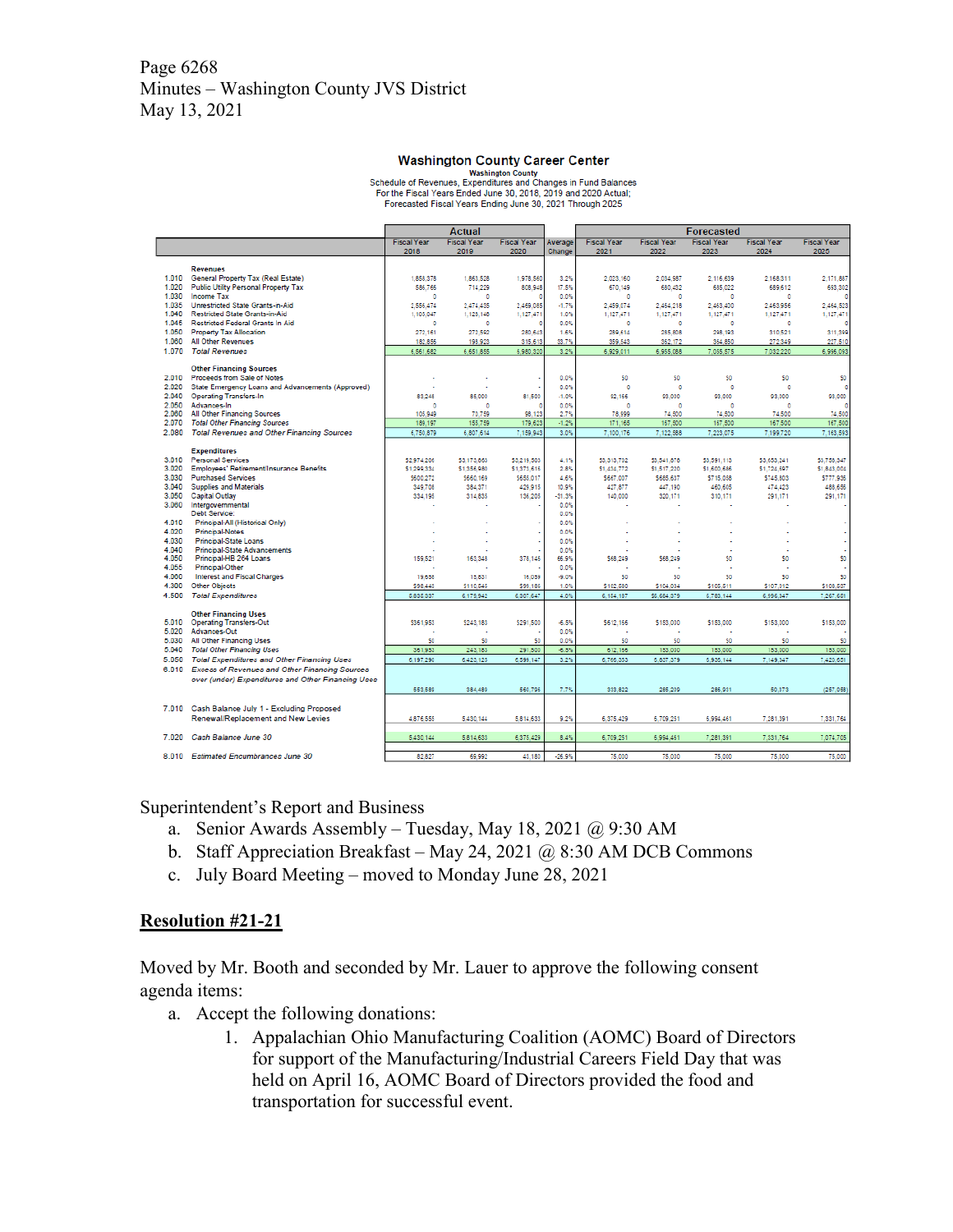Page 6269 Minutes – Washington County JVS District May 13, 2021

- 2. Anonymous donation of \$100,000 for the 15 High School programs of the Washington County Career Center
- b. Renew Certificated Staff Contracts:

| <b>Adult Technical Training</b> | Contract                       |
|---------------------------------|--------------------------------|
| Clark, Martin                   | 1 Yr. Effective 7/1/2021       |
| Secondary                       | Contract                       |
| Barth, Chad                     | 1 Yr. Effective 8/23/2021      |
| Boyd, Phyllis                   | 1 Yr. Effective 8/23/2021      |
| Elder, Vince                    | 4 Yr. Effective 8/23/2021      |
| Everson, Dave                   | 4 Yr. Effective 8/23/2021      |
| Gebhart, Ken                    | 4 Yr. Effective 8/23/2021      |
| McLeish, Keelan                 | 4 Yr. Effective 8/23/2021      |
| Miller, Kimberly                | 2 Yr. Effective 8/23/2021      |
| Morris, Melissa                 | Continuing Effective 8/23/2021 |
| Poggiali, Tatum                 | 1 Yr. Effective 8/23/2021      |
| Strahler, Casey                 | 4 Yr. Effective 8/23/2021      |
| Warren, Chelsea                 | 1 Yr. Effective 8/23/2021      |
| Webb, Bobbi                     | 1 Yr. Effective 8/23/2021      |

c. Renew Classified Contract beginning July 1, 2021:

| <b>Name</b>    | Contract                 | <b>Classification/Step</b>                      |
|----------------|--------------------------|-------------------------------------------------|
| Lizer, Lindsey | $\frac{12 \text{Yr}}{2}$ | Classification II, Step 3 (Secretarial/Clerical |
|                |                          | Service Classified)                             |

d. Employ the following part-time Adult Technical Training instructor for the year ending June 30, 2021:

| Name                                  | Area              | Rate/Hr. | <b>Effective</b> |  |  |
|---------------------------------------|-------------------|----------|------------------|--|--|
| *Brandy McBride                       | Medical Assistant | \$22.40  | May 3, 2021      |  |  |
| $\star$ n 1' n $\alpha$ /Fnt1 1 1 1 1 |                   |          |                  |  |  |

\*Pending BC/FBI background checks.

e. Approve classified calendars for 2021-2022 (attached).

Roll Call: Ms. Adams Hall, Aye; Mr. Arnold, Aye; Mr. Booth, Aye; Mr. Lauer, Aye; Mr. Lang, Aye; Mr. Lyons, Aye; Mrs. West, Aye. President West declared the resolution adopted.

### **Resolution #22-21 – Cafetorium and Kitchen Renovation**

Moved by Mr. Arnold and seconded by Mr. Lauer to approve the following resolution:

WHEREAS, V<sup>2</sup> Architects, has received bids for the cafetorium and kitchen renovation project.

WHEREAS, IT WAS FURTHER RESOLVED, that the Board directs the Superintendent and Treasurer to proceed to engage the services of a qualified contractor, as recommended by V2 Architects to complete the cafetorium and kitchen renovation.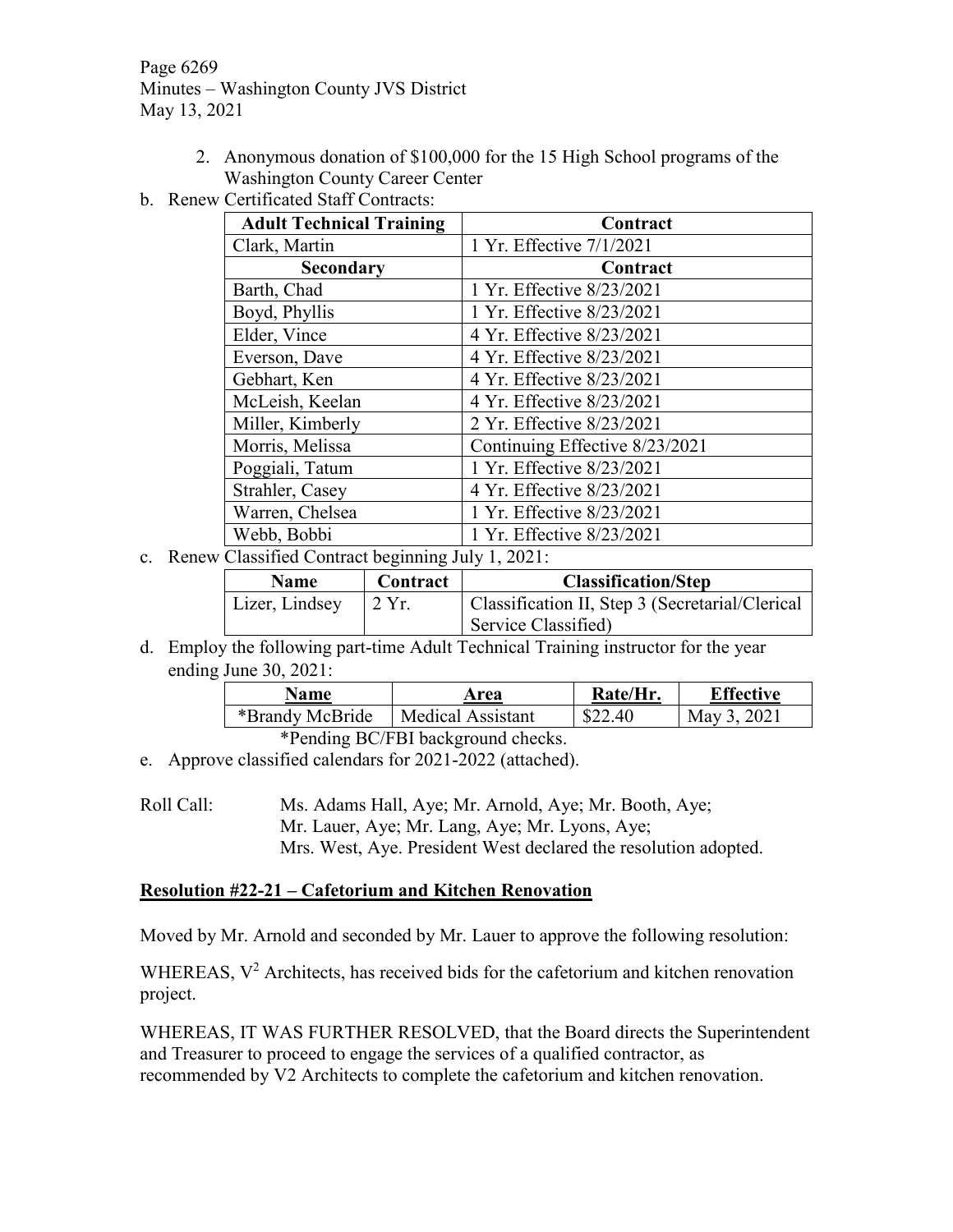Page 6270 Minutes – Washington County JVS District May 13, 2021

BE IT RESOLVED THAT, The Washington County Career Center Board of Education approves  $V^2$  Architects and the Superintendent recommendation to award the base bid contract in the amount not to exceed \$462,950.00 and alternate #1 in the amount of \$14,840.00, and alternate #2 in the amount of \$10,110.00 to Grea-Con Construction.

Roll Call: Ms. Adams Hall, Aye; Mr. Arnold, Aye; Mr. Booth, Aye; Mr. Lauer, Aye; Mr. Lang, Aye; Mr. Lyons, Aye; Mrs. West, Aye. President West declared the resolution adopted.

# **Resolution #23-21 – Approve Job Description & Salary Schedule for Health & Wellness Specialist**

Moved by Mr. Lyons and seconded by Mr. Arnold to adopt the following resolution:

BE IT RESOLVED, That the following job description and salary schedule for Health  $\&$ Wellness Specialist be approved as submitted by the Superintendent:

| <b>Health &amp; Wellness Specialist</b> |                                                                             |        |        |                                                                                                                                                    |        |        |        |         |  |
|-----------------------------------------|-----------------------------------------------------------------------------|--------|--------|----------------------------------------------------------------------------------------------------------------------------------------------------|--------|--------|--------|---------|--|
|                                         | <b>Class</b><br>Step 1                                                      |        | Step 2 | Step 3                                                                                                                                             | Step 4 | Step 5 | Step 6 | Step 10 |  |
|                                         |                                                                             | 27.038 | 28.119 | 29,201                                                                                                                                             | 30,418 | 31,540 | 32,648 | 33,933  |  |
|                                         |                                                                             |        |        | $\frac{1}{2}$ 24.760 $\frac{1}{2}$ 25.750 $\frac{1}{2}$ 26.741 $\frac{1}{2}$ 27.855 $\frac{1}{2}$ 28.883 $\frac{1}{2}$ 29.898 $\frac{1}{2}$ 31.074 |        |        |        |         |  |
|                                         |                                                                             | 1.0000 | 1.0400 | 1.0800                                                                                                                                             | 1.1250 | 1.1665 | 1.2075 | 1.2550  |  |
|                                         | Annual rate is based on 182 days, six (6) hours a day. 1,092 hours per year |        |        |                                                                                                                                                    |        |        |        |         |  |

Roll Call: Ms. Adams Hall, Aye; Mr. Arnold, Aye; Mr. Booth, Aye; Mr. Lauer, Aye; Mr. Lang, Aye; Mr. Lyons, Aye; Mrs. West, Aye. President West declared the resolution adopted.